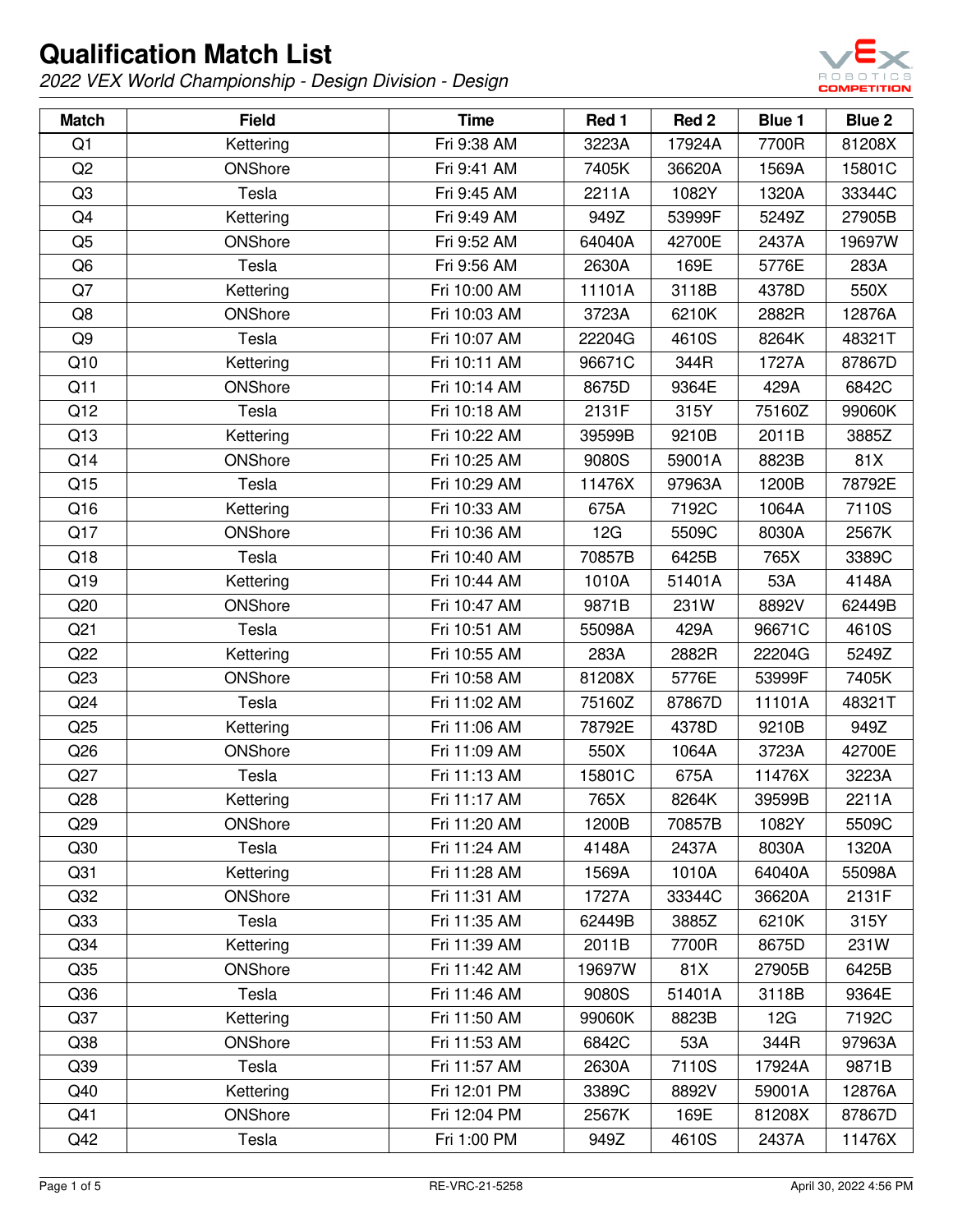

| <b>Match</b> | <b>Field</b> | <b>Time</b> | Red 1  | Red <sub>2</sub> | <b>Blue 1</b> | <b>Blue 2</b> |
|--------------|--------------|-------------|--------|------------------|---------------|---------------|
| Q43          | Kettering    | Fri 1:03 PM | 1727A  | 53999F           | 70857B        | 4148A         |
| Q44          | ONShore      | Fri 1:07 PM | 5249Z  | 2211A            | 231W          | 75160Z        |
| Q45          | Tesla        | Fri 1:10 PM | 1320A  | 9210B            | 675A          | 7700R         |
| Q46          | Kettering    | Fri 1:14 PM | 283A   | 315Y             | 81X           | 51401A        |
| Q47          | ONShore      | Fri 1:17 PM | 99060K | 429A             | 1010A         | 9080S         |
| Q48          | Tesla        | Fri 1:21 PM | 97963A | 2011B            | 36620A        | 1082Y         |
| Q49          | Kettering    | Fri 1:25 PM | 3118B  | 2882R            | 344R          | 2630A         |
| Q50          | ONShore      | Fri 1:28 PM | 3389C  | 1569A            | 78792E        | 1064A         |
| Q51          | Tesla        | Fri 1:32 PM | 5776E  | 6842C            | 55098A        | 12G           |
| Q52          | Kettering    | Fri 1:35 PM | 8675D  | 3723A            | 3885Z         | 22204G        |
| Q53          | ONShore      | Fri 1:39 PM | 62449B | 33344C           | 42700E        | 15801C        |
| Q54          | Tesla        | Fri 1:43 PM | 48321T | 550X             | 19697W        | 17924A        |
| Q55          | Kettering    | Fri 1:46 PM | 12876A | 8264K            | 7110S         | 8823B         |
| Q56          | ONShore      | Fri 1:50 PM | 6425B  | 8030A            | 2131F         | 8892V         |
| Q57          | Tesla        | Fri 1:53 PM | 53A    | 7192C            | 169E          | 64040A        |
| Q58          | Kettering    | Fri 1:57 PM | 27905B | 39599B           | 9364E         | 6210K         |
| Q59          | ONShore      | Fri 2:00 PM | 96671C | 7405K            | 59001A        | 1200B         |
| Q60          | Tesla        | Fri 2:04 PM | 5509C  | 3223A            | 11101A        | 765X          |
| Q61          | Kettering    | Fri 2:08 PM | 9871B  | 4378D            | 2567K         | 429A          |
| Q62          | ONShore      | Fri 2:11 PM | 344R   | 3885Z            | 4610S         | 675A          |
| Q63          | Tesla        | Fri 2:15 PM | 2211A  | 70857B           | 9210B         | 62449B        |
| Q64          | Kettering    | Fri 2:18 PM | 81X    | 11476X           | 8675D         | 550X          |
| Q65          | ONShore      | Fri 2:22 PM | 55098A | 1064A            | 2011B         | 9080S         |
| Q66          | Tesla        | Fri 2:26 PM | 87867D | 12G              | 97963A        | 51401A        |
| Q67          | Kettering    | Fri 2:29 PM | 17924A | 64040A           | 3389C         | 231W          |
| Q68          | ONShore      | Fri 2:33 PM | 27905B | 81208X           | 8264K         | 1010A         |
| Q69          | Tesla        | Fri 2:36 PM | 2131F  | 4148A            | 78792E        | 5249Z         |
| Q70          | Kettering    | Fri 2:40 PM | 9364E  | 7110S            | 949Z          | 1727A         |
| Q71          | ONShore      | Fri 2:43 PM | 75160Z | 59001A           | 2882R         | 5776E         |
| Q72          | Tesla        | Fri 2:47 PM | 12876A | 1320A            | 2567K         | 315Y          |
| Q73          | Kettering    | Fri 2:51 PM | 53999F | 765X             | 9871B         | 3723A         |
| Q74          | ONShore      | Fri 2:54 PM | 48321T | 6210K            | 1569A         | 7192C         |
| Q75          | Tesla        | Fri 2:58 PM | 3223A  | 7405K            | 33344C        | 2630A         |
| Q76          | Kettering    | Fri 3:01 PM | 8030A  | 42700E           | 4378D         | 8823B         |
| Q77          | ONShore      | Fri 3:05 PM | 99060K | 3118B            | 169E          | 39599B        |
| Q78          | Tesla        | Fri 3:09 PM | 15801C | 11101A           | 6842C         | 22204G        |
| Q79          | Kettering    | Fri 3:12 PM | 36620A | 2437A            | 96671C        | 5509C         |
| Q80          | ONShore      | Fri 3:16 PM | 19697W | 7700R            | 1200B         | 8892V         |
| Q81          | Tesla        | Fri 3:19 PM | 1082Y  | 53A              | 6425B         | 283A          |
| Q82          | Kettering    | Fri 3:23 PM | 1010A  | 1064A            | 87867D        | 3885Z         |
| Q83          | ONShore      | Fri 3:26 PM | 3723A  | 8264K            | 70857B        | 2131F         |
| Q84          | Tesla        | Fri 3:30 PM | 5249Z  | 9080S            | 1569A         | 550X          |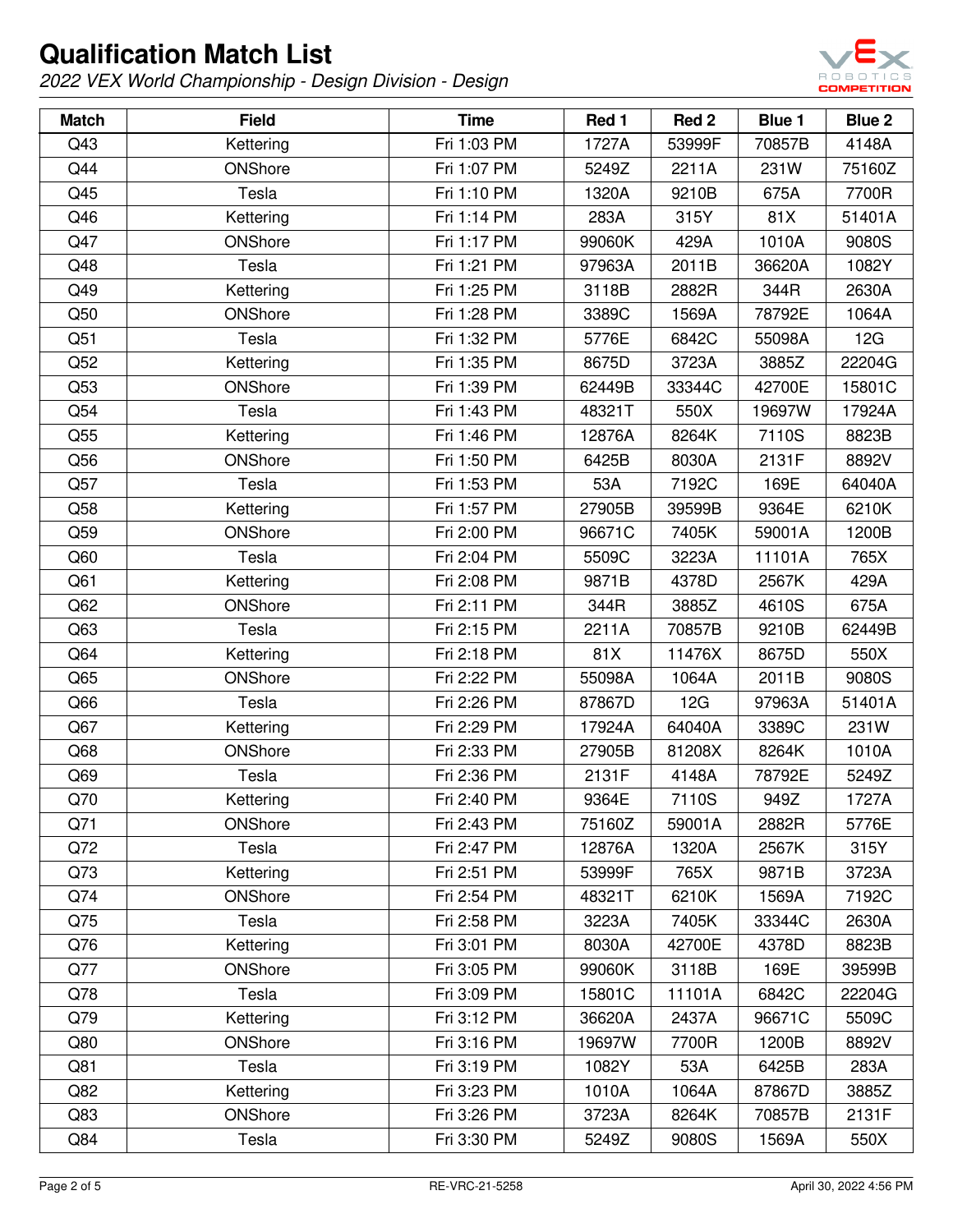

| <b>Match</b> | <b>Field</b>   | <b>Time</b> | Red 1  | Red <sub>2</sub> | <b>Blue 1</b> | <b>Blue 2</b> |
|--------------|----------------|-------------|--------|------------------|---------------|---------------|
| Q85          | Kettering      | Fri 3:34 PM | 231W   | 2630A            | 7192C         | 9364E         |
| Q86          | ONShore        | Fri 3:37 PM | 8823B  | 2882R            | 51401A        | 2011B         |
| Q87          | Tesla          | Fri 3:41 PM | 78792E | 4610S            | 39599B        | 59001A        |
| Q88          | Kettering      | Fri 3:44 PM | 344R   | 169E             | 765X          | 7110S         |
| Q89          | ONShore        | Fri 3:48 PM | 2437A  | 9871B            | 33344C        | 12G           |
| Q90          | Tesla          | Fri 3:52 PM | 2567K  | 75160Z           | 11476X        | 55098A        |
| Q91          | Kettering      | Fri 3:55 PM | 27905B | 5776E            | 97963A        | 62449B        |
| Q92          | ONShore        | Fri 3:59 PM | 429A   | 6425B            | 81208X        | 11101A        |
| Q93          | Tesla          | Fri 4:02 PM | 675A   | 949Z             | 2211A         | 64040A        |
| Q94          | Kettering      | Fri 4:06 PM | 6842C  | 19697W           | 3223A         | 12876A        |
| Q95          | ONShore        | Fri 4:09 PM | 1727A  | 8892V            | 53A           | 42700E        |
| Q96          | Tesla          | Fri 4:13 PM | 3389C  | 5509C            | 1320A         | 7405K         |
| Q97          | Kettering      | Fri 4:17 PM | 4378D  | 48321T           | 53999F        | 81X           |
| Q98          | ONShore        | Fri 4:20 PM | 283A   | 9210B            | 99060K        | 6210K         |
| Q99          | Tesla          | Fri 4:24 PM | 96671C | 8675D            | 1082Y         | 15801C        |
| Q100         | Kettering      | Fri 4:27 PM | 1200B  | 22204G           | 8030A         | 36620A        |
| Q101         | ONShore        | Fri 4:31 PM | 315Y   | 7700R            | 4148A         | 3118B         |
| Q102         | Tesla          | Fri 4:35 PM | 17924A | 8823B            | 5776E         | 6425B         |
| Q103         | Kettering      | Fri 4:38 PM | 550X   | 7192C            | 2211A         | 2437A         |
| Q104         | ONShore        | Fri 4:42 PM | 81208X | 9364E            | 75160Z        | 2011B         |
| Q105         | Tesla          | Fri 4:45 PM | 51401A | 4610S            | 9871B         | 169E          |
| Q106         | Kettering      | Fri 4:49 PM | 1320A  | 429A             | 19697W        | 2882R         |
| Q107         | ONShore        | Fri 4:52 PM | 765X   | 2131F            | 1064A         | 2630A         |
| Q108         | Tesla          | Fri 4:56 PM | 87867D | 12876A           | 283A          | 53999F        |
| Q109         | Kettering      | Fri 5:00 PM | 11101A | 231W             | 1727A         | 675A          |
| Q110         | ONShore        | Fri 5:03 PM | 8030A  | 78792E           | 3885Z         | 6842C         |
| Q111         | Tesla          | Fri 5:07 PM | 11476X | 12G              | 7700R         | 1569A         |
| Q112         | Kettering      | Fri 5:10 PM | 315Y   | 70857B           | 7405K         | 27905B        |
| Q113         | ONShore        | Fri 5:14 PM | 36620A | 62449B           | 1010A         | 39599B        |
| Q114         | Tesla          | Fri 5:18 PM | 5249Z  | 6210K            | 17924A        | 33344C        |
| Q115         | Kettering      | Fri 5:21 PM | 1200B  | 42700E           | 344R          | 8675D         |
| Q116         | ONShore        | Fri 5:25 PM | 81X    | 64040A           | 9210B         | 3223A         |
| Q117         | Tesla          | Fri 5:28 PM | 53A    | 96671C           | 3118B         | 48321T        |
| Q118         | Kettering      | Fri 5:32 PM | 2567K  | 3389C            | 9080S         | 8264K         |
| Q119         | ONShore        | Fri 5:35 PM | 59001A | 15801C           | 99060K        | 3723A         |
| Q120         | Tesla          | Fri 5:39 PM | 7110S  | 1082Y            | 55098A        | 4378D         |
| Q121         | Kettering      | Fri 5:43 PM | 4148A  | 22204G           | 5509C         | 8892V         |
| Q122         | <b>ONShore</b> | Fri 5:46 PM | 949Z   | 97963A           | 283A          | 8823B         |
| Q123         | Tesla          | Fri 5:50 PM | 1010A  | 231W             | 5776E         | 78792E        |
| Q124         | Kettering      | Fri 5:53 PM | 9364E  | 6425B            | 87867D        | 9871B         |
| Q125         | ONShore        | Fri 5:57 PM | 8675D  | 51401A           | 2131F         | 81208X        |
| Q126         | Tesla          | Fri 6:01 PM | 1569A  | 1320A            | 27905B        | 765X          |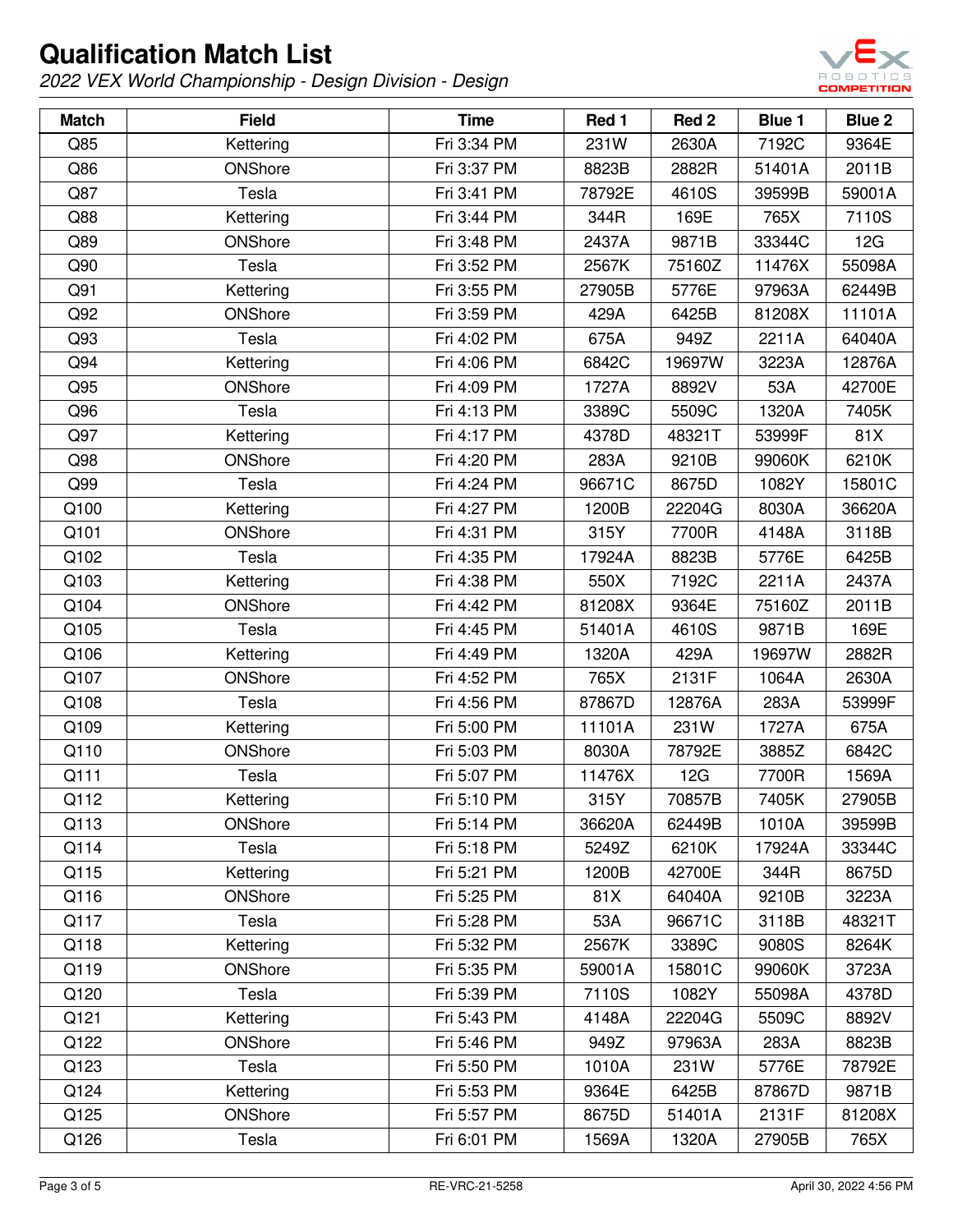

| <b>Match</b> | <b>Field</b> | <b>Time</b> | Red 1  | Red 2  | <b>Blue 1</b> | Blue 2 |
|--------------|--------------|-------------|--------|--------|---------------|--------|
| Q127         | Kettering    | Fri 6:04 PM | 7405K  | 6210K  | 4610S         | 3118B  |
| Q128         | ONShore      | Fri 6:08 PM | 169E   | 7700R  | 3389C         | 2437A  |
| Q129         | Tesla        | Fri 6:11 PM | 9080S  | 11101A | 315Y          | 3723A  |
| Q130         | Kettering    | Fri 6:15 PM | 19697W | 2011B  | 53999F        | 8264K  |
| Q131         | ONShore      | Fri 6:18 PM | 12876A | 1082Y  | 344R          | 22204G |
| Q132         | Tesla        | Fri 6:22 PM | 33344C | 8030A  | 48321T        | 9210B  |
| Q133         | Kettering    | Fri 6:26 PM | 8892V  | 2567K  | 96671C        | 675A   |
| Q134         | ONShore      | Fri 6:29 PM | 7110S  | 75160Z | 429A          | 36620A |
| Q135         | Tesla        | Fri 6:33 PM | 59001A | 42700E | 5509C         | 97963A |
| Q136         | Kettering    | Fri 6:36 PM | 99060K | 64040A | 4148A         | 2630A  |
| Q137         | ONShore      | Fri 6:40 PM | 3885Z  | 5249Z  | 4378D         | 11476X |
| Q138         | Tesla        | Fri 6:44 PM | 39599B | 81X    | 70857B        | 7192C  |
| Q139         | Kettering    | Fri 6:47 PM | 55098A | 2882R  | 15801C        | 1200B  |
| Q140         | ONShore      | Fri 6:51 PM | 550X   | 62449B | 949Z          | 53A    |
| Q141         | Tesla        | Fri 6:54 PM | 1064A  | 6842C  | 2211A         | 17924A |
| Q142         | Kettering    | Fri 6:58 PM | 3223A  | 12G    | 1727A         | 1320A  |
| Q143         | ONShore      | Sat 8:15 AM | 5776E  | 87867D | 19697W        | 8675D  |
| Q144         | Tesla        | Sat 8:18 AM | 6210K  | 8823B  | 1082Y         | 11101A |
| Q145         | Kettering    | Sat 8:22 AM | 2011B  | 315Y   | 429A          | 42700E |
| Q146         | ONShore      | Sat 8:26 AM | 2437A  | 48321T | 7405K         | 9080S  |
| Q147         | Tesla        | Sat 8:29 AM | 9871B  | 1569A  | 283A          | 675A   |
| Q148         | Kettering    | Sat 8:33 AM | 27905B | 3723A  | 231W          | 169E   |
| Q149         | ONShore      | Sat 8:37 AM | 53999F | 78792E | 64040A        | 15801C |
| Q150         | Tesla        | Sat 8:40 AM | 33344C | 81208X | 4610S         | 3389C  |
| Q151         | Kettering    | Sat 8:44 AM | 36620A | 550X   | 6842C         | 2567K  |
| Q152         | ONShore      | Sat 8:48 AM | 3118B  | 17924A | 1010A         | 949Z   |
| Q153         | Tesla        | Sat 8:51 AM | 11476X | 2211A  | 2131F         | 53A    |
| Q154         | Kettering    | Sat 8:55 AM | 1200B  | 7192C  | 765X          | 5249Z  |
| Q155         | ONShore      | Sat 8:59 AM | 2630A  | 22204G | 59001A        | 1727A  |
| Q156         | Tesla        | Sat 9:02 AM | 7110S  | 3885Z  | 81X           | 2882R  |
| Q157         | Kettering    | Sat 9:06 AM | 70857B | 344R   | 8030A         | 51401A |
| Q158         | ONShore      | Sat 9:10 AM | 4148A  | 55098A | 3223A         | 39599B |
| Q159         | Tesla        | Sat 9:13 AM | 62449B | 1064A  | 75160Z        | 12876A |
| Q160         | Kettering    | Sat 9:17 AM | 9210B  | 6425B  | 96671C        | 12G    |
| Q161         | ONShore      | Sat 9:21 AM | 8892V  | 97963A | 9364E         | 8264K  |
| Q162         | Tesla        | Sat 9:24 AM | 5509C  | 4378D  | 99060K        | 7700R  |
| Q163         | Kettering    | Sat 9:28 AM | 9080S  | 15801C | 2211A         | 9871B  |
| Q164         | ONShore      | Sat 9:32 AM | 17924A | 1320A  | 53999F        | 7192C  |
| Q165         | Tesla        | Sat 9:35 AM | 36620A | 231W   | 6210K         | 87867D |
| Q166         | Kettering    | Sat 9:39 AM | 3885Z  | 27905B | 64040A        | 1082Y  |
| Q167         | ONShore      | Sat 9:43 AM | 8823B  | 33344C | 315Y          | 19697W |
| Q168         | Tesla        | Sat 9:46 AM | 3223A  | 42700E | 22204G        | 78792E |